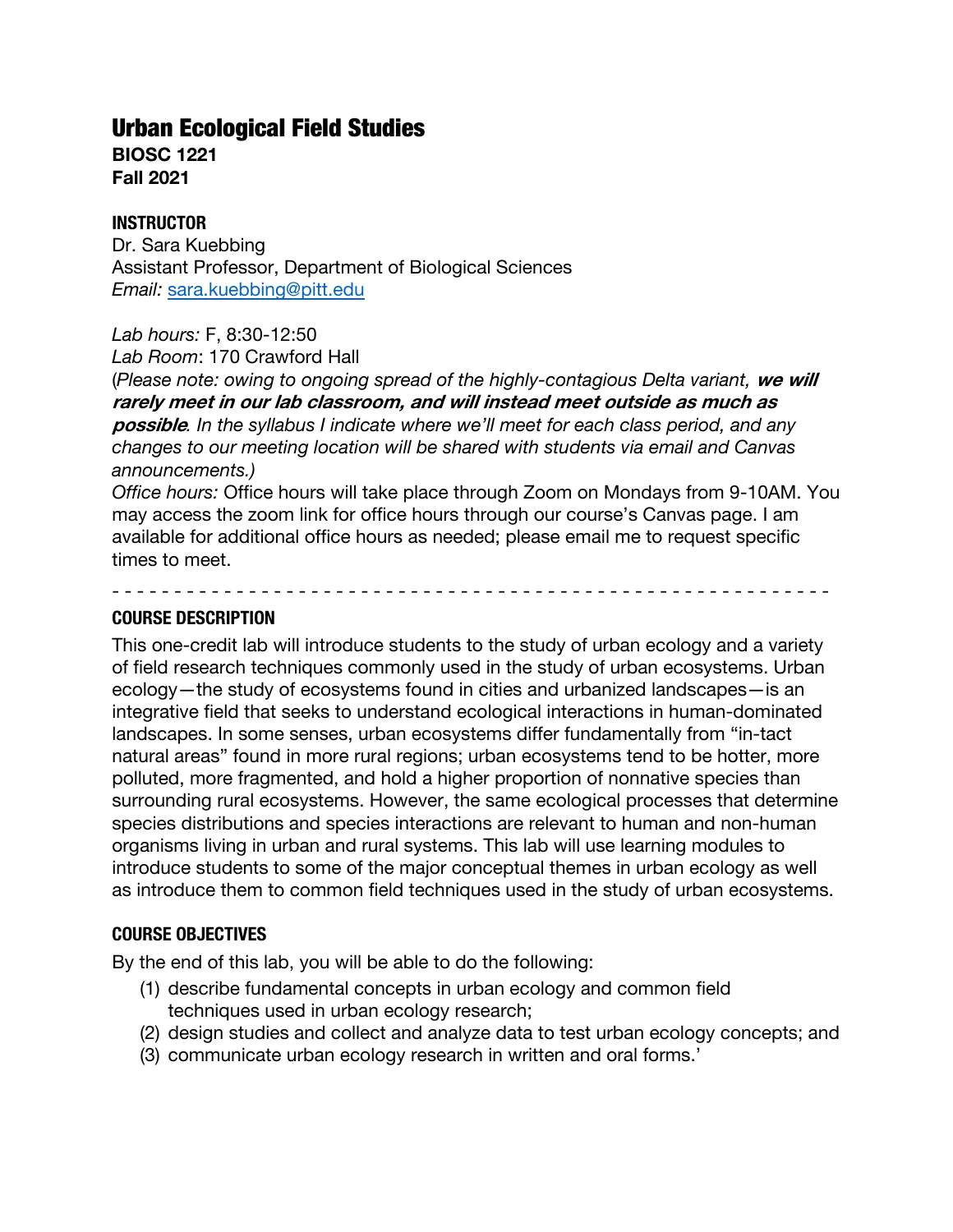# **COURSE POLICIES**

*Class Times:* This lab will meet in-person during our scheduled time throughout the semester unless the University's Pandemic operating policy changes. In the event of a change to the course schedule, students will be notified over email and Canvas.

*Software Platforms:* In this course we will use Canvas as the Learning Management System for sharing files and zoom links (if necessary). You can access my zoom office hours through the Canvas platform.

*Course Materials:* I will provide all course material on Canvas, regardless of the University operating posture.

*University Risk Operating Posture:* Depending on University's current operating posture, the delivery of the course may vary. Under elevated and guarded risk, we will continue with the regular course schedule (see below) and we will meet in-person during our lab time. Under a high-risk operating posture, we will not meet in person and all meetings will occur remotely over zoom. I will announce any changes to any mode of instruction on Canvas and via email.

*COVID-19 Safety:* We will follow the University guidelines for mitigating risk of infection of the SARS-CoV-2 virus:

- When we are indoors, we will all wear face masks that cover our mouth and nose.
- When we are outdoors and we can maintain a six-foot distance from each other, course participants may opt to remove their face covering.
- Dr. Kuebbing will provide necessary disinfecting supplies (hand sanitizer, sanitizing wipes, etc.) for hand hygiene and wiping off any shared lab equipment.
- If you're feeling unwell (fever, cough, sniffles, body aches, loss of sense of taste and smell), please stay home and contact Dr. Kuebbing ASAP. Dr. Kuebbing will work with you to make up missed course periods and assignments.
- If you have tested positive for COVID-19 or have been advised by a medical professional to quarantine because you have been exposed to someone who has tested positive for COVID-10, please stay home and contact Dr. Kuebbing ASAP. Dr. Kuebbing will work with you to make up missed course periods and assignments.

*Excused Absences:* Safety is our number one goal of this semester. If you need to miss class this semester because of your own health, or the health of friends of family, please notify me as soon as possible of your absence so I can excuse you from class and develop a class make-up plan with you.

*Course Changes:* I will announce any changes to our modes of instruction, course adjustments, or other course changes on Canvas as needed.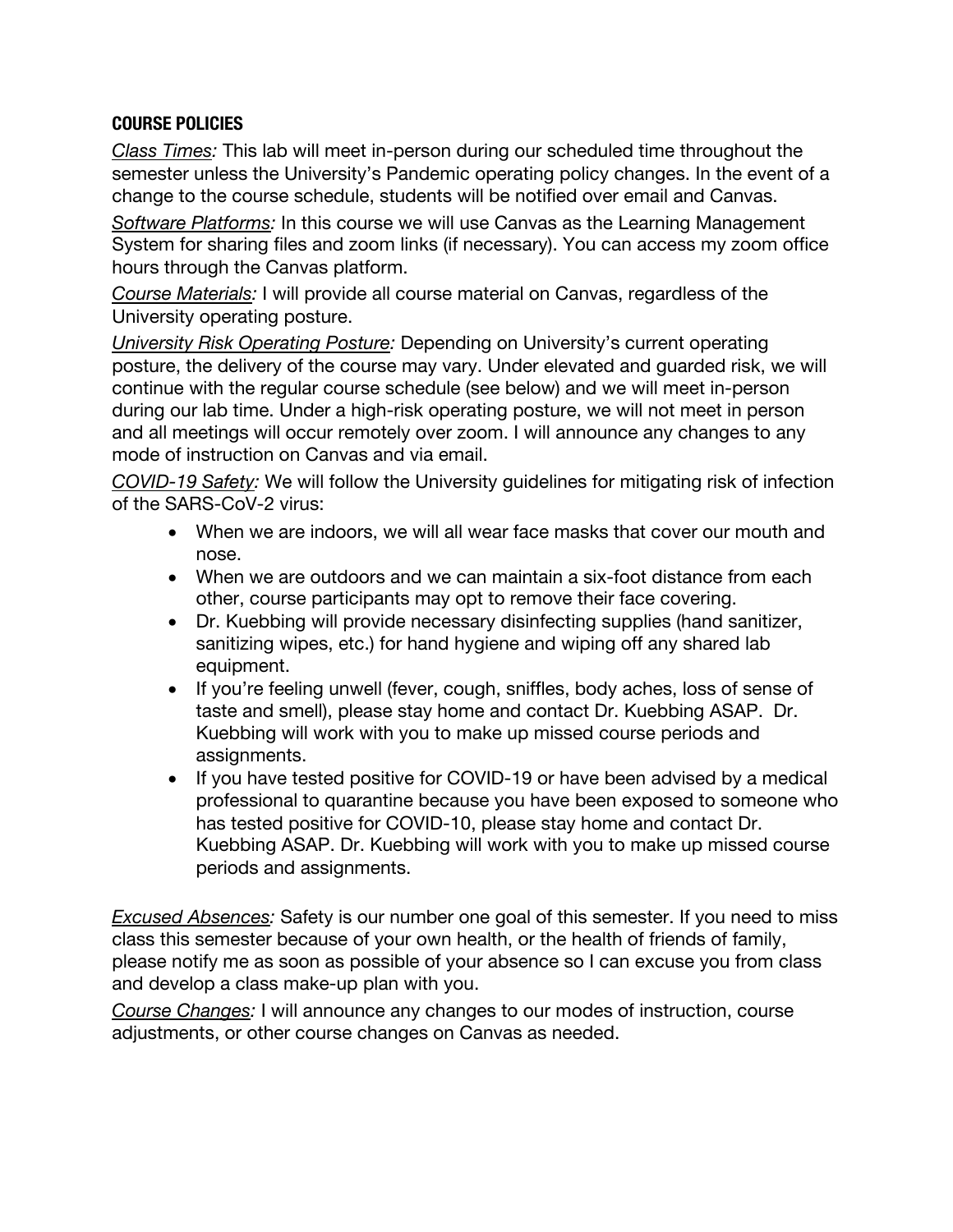# **LAB DESIGN**

I have designed this lab to provide you the opportunity to create, design and implement a variety of urban ecology experiments through learning modules, as well as lab exercises based on on-going urban ecology and sustainability projects on campus. These labs will allow you to explore different urban organisms and introduce you to a suite of methods and techniques. For each module or lab exercise, I will provide you a list of background reading material or online videos that you are expected to read or watch prior to that lab. I will also provide background information on the module, as well as the types of data that we will be able to collect.

Each Module will consist of the following three-week schedule:

### *Week 1:*

**Before Class**: Students are expected to complete all course readings and/or watch an asynchronous short lecture or other recorded content. While reading the background material, students should think of 2-3 good research questions they could address.

**Assignment Due in Class**: Each student will complete the Course Reading Worksheet. This is an individual assignment.

**Week 1 In-Class Activities**: Students will all meet to discuss the module readings, ask questions, and develop research project ideas. By end of this class period, students will have divided into small research groups of 3-4 students each focused on a specific research question.

#### *Week 2:*

**Before Class**: Working with their research group, students will bring to Week 2 class the following items: (1) A completed Lab Report Worksheet that outlines the group's research question and hypothesis, the independent and dependent variables they will measure, and the predicted relationship (a figure) of their variables; (2) A draft of their research Methods; and (3) a data sheet and/or data table for data collection.

**Assignment Due in Class**: Each group will submit a Lab Report Worksheet, their draft Methods, and a blank data sheet.

**Week 2 In-Class Activities**: Students will meet during the scheduled class period to discuss their experimental design and research methods in small groups with Dr. Kuebbing and begin collecting data. The students and instructor will work together to answer any questions, adapt the data collection methods and data sheet, and discuss the statistical analysis for the data.

#### *Week 3:*

**Before Class**: Students will work in their groups to refine their methods and data collection procedures.

#### **Assignment Due in Class**: None.

**Week 3 In-Class Activities**: Students will have this full lab period for data collection and/or analysis.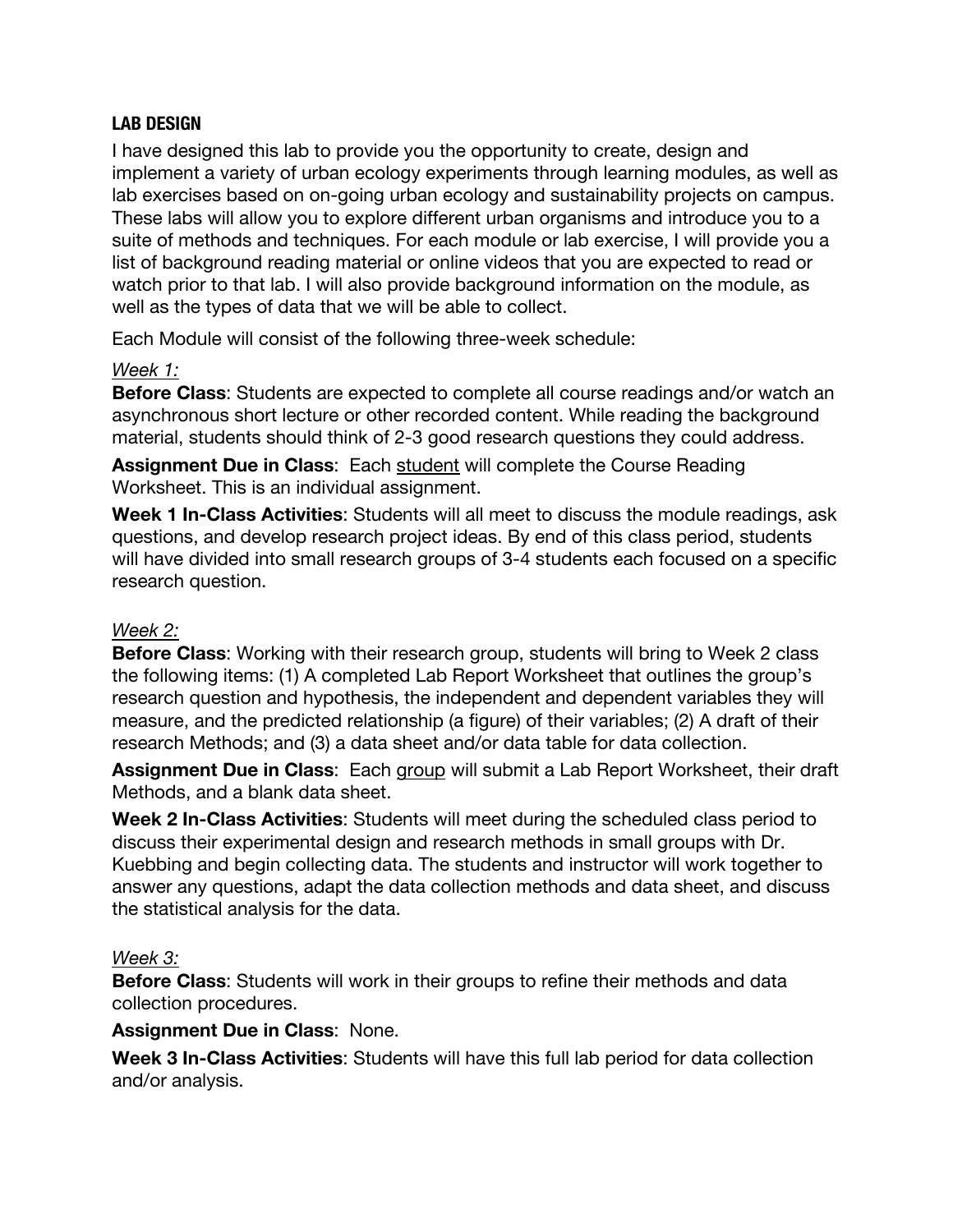#### **PREREQUISITES**

A 'C' or better in Ecology (BIOSC 0370) OR Ecosystem Ecology (GEOL 1641).

#### **ENROLLMENT**

16 students

#### **COURSE READINGS**

There is no assigned textbook. Dr. Kuebbing will provide electronic versions of course readings for each module on the course Canvas site.

#### **COURSE EXPECTATIONS**

*Missed Course Periods*: If you are unable to attend a course period, Dr. Kuebbing will provide alternative assignments for you to complete. These will likely be individual meetings with Dr. Kuebbing to discuss either the module concepts, research project design, or research results.

*Late Assignments*: The maximum score you can achieve on any given assignment will be 10% lower for each day you turn in your assignment late. Assignments are due on their scheduled day and must be submitted through Canvas. This penalty will not be assessed if you have an excused absence (see above).

*Pandemic Accommodations*: We are still operating during a pandemic, and there are likely many ways that this could affect your learning or ability to fully participate in the course. I have created this course to be as flexible as possible for student attendance and participation, and I do not anticipate my expectations to change in the event of a change in the University's operating posture. We should be able to complete all of our lab activities regardless of the University's operating posture, and students should expect for our course to run as planned despite operating posture changes.

#### **ASSESSMENT**

To assess how well you meet course objectives, you will be graded on the various worksheets and assignments, as outlined below.

|                                              | Points                          |  |
|----------------------------------------------|---------------------------------|--|
| Course Reading Worksheet (4 total)           | 100 (25 points per worksheet)   |  |
| Lab Report Worksheet (4 total)               | 200 (50 points per worksheet)   |  |
| <b>Lab Exercises</b>                         | 100 (50 points per exercise)    |  |
| Weekly <i>iNaturalist</i> Observation Record | 160 (20 points/week)            |  |
| Scientific Memo (2 total)                    | 600 (300 points per memo)       |  |
| Modified Lab Report Worksheet (2 total)      | 200 (100 points per lab report) |  |
| <b>Final Presentations</b>                   | 200                             |  |
| <b>Total points</b>                          | 1560**                          |  |

\*\*I do not grade on a curve and I am unlikely to offer extra credit opportunities. Your grades will be based on percentage of total points you earn and based on the following scale:  $90's = A$  range;  $80's = B$ range;  $70's = C$  range;  $60's = D$  range;  $<50 = F$ .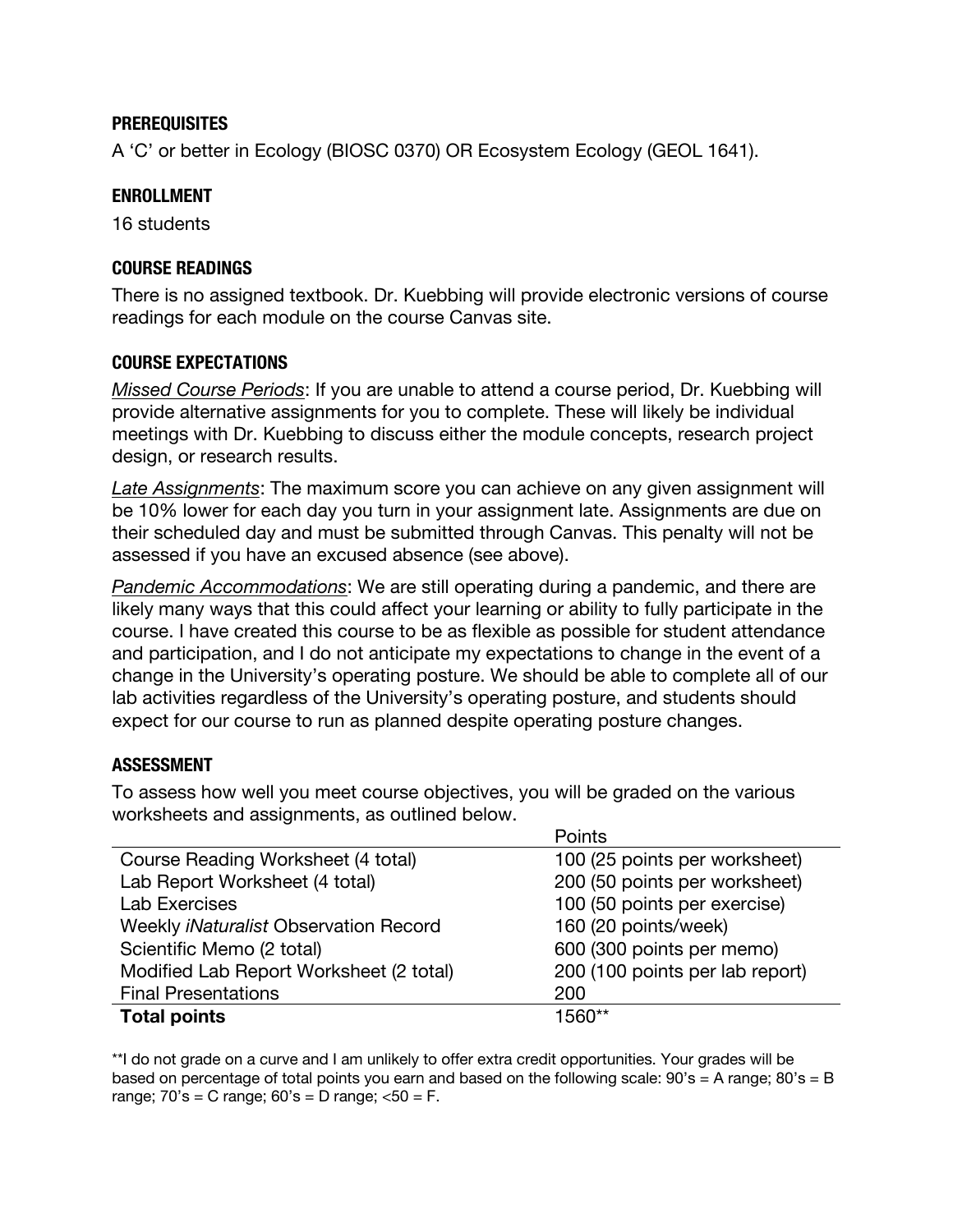*Lab Exercises & Worksheets:* The first two labs will have lab exercises that focus on teaching skills or techniques (e.g., data analysis lab) and introducing students to concepts in urban ecology (e.g., sustainable landscaping). More details on lab exercises will be provided that day in lab and lab exercises will be due the following lab period. Course Reading and Lab Report worksheets are described above.

*Course Reading Worksheet:* For each of our four modules, you will complete readings to give you background on urban ecology concepts and to generate ideas for ecological questions and hypotheses you can test in the lab. To help you think critically about the readings, you will complete a course reading worksheet for each module.

*Lab Report Worksheets:* For each of our four learning modules, you will complete a brief worksheet that outlines your key question, hypothesis, and data you will collect. This worksheet will help you think critically about your field experimental design and what data you need to collect to answer your key question. Each module group will turn in a single worksheet, but everyone in the group is responsible for explaining competently all parts of the experiment (from question and design to data collection).

*Final Lab Assignments:* Each module will have a final assignment that summarizes your experimental design, key question and hypothesis, relevant background information, and the data you collected and analyzed for that module. For two of our modules (Urban Pollinators and Urban Forests), you will write a Scientific Memo and for the remaining two modules you will write a modified lab report. Both assignments are group assignments, and more details about the assignments will be provided in class.

*Weekly iNaturalist Phenology observations:* One of our learning modules will focus on recording the fall phenology (timing of life history events) of individual plants selected by students to monitor throughout the semester. The objective of this activity is to hone your ability to observe seasonal changes in urban ecosystems but will also be incorporated into your data collection for our Fall Phenology learning module. To complete this activity, you will need to pick 5-10 individual plants to monitor on a weekly basis. You will log your weekly observations using the free, community science online platform *iNaturalist* (www.inaturalist.org).

*Oral Lightning Presentations:* At the end of the semester, each student will present a short 'lighting presentation' on a topic of their choice. Students may present any of the four research modules results or independent biological research they have participated in other labs or over the summer. This presentation will be a five-minute presentation consisting of no more than 5 slides and be followed by 8 minutes of Q&A from the class. More details about the presentations and grading rubrics are available on Canvas.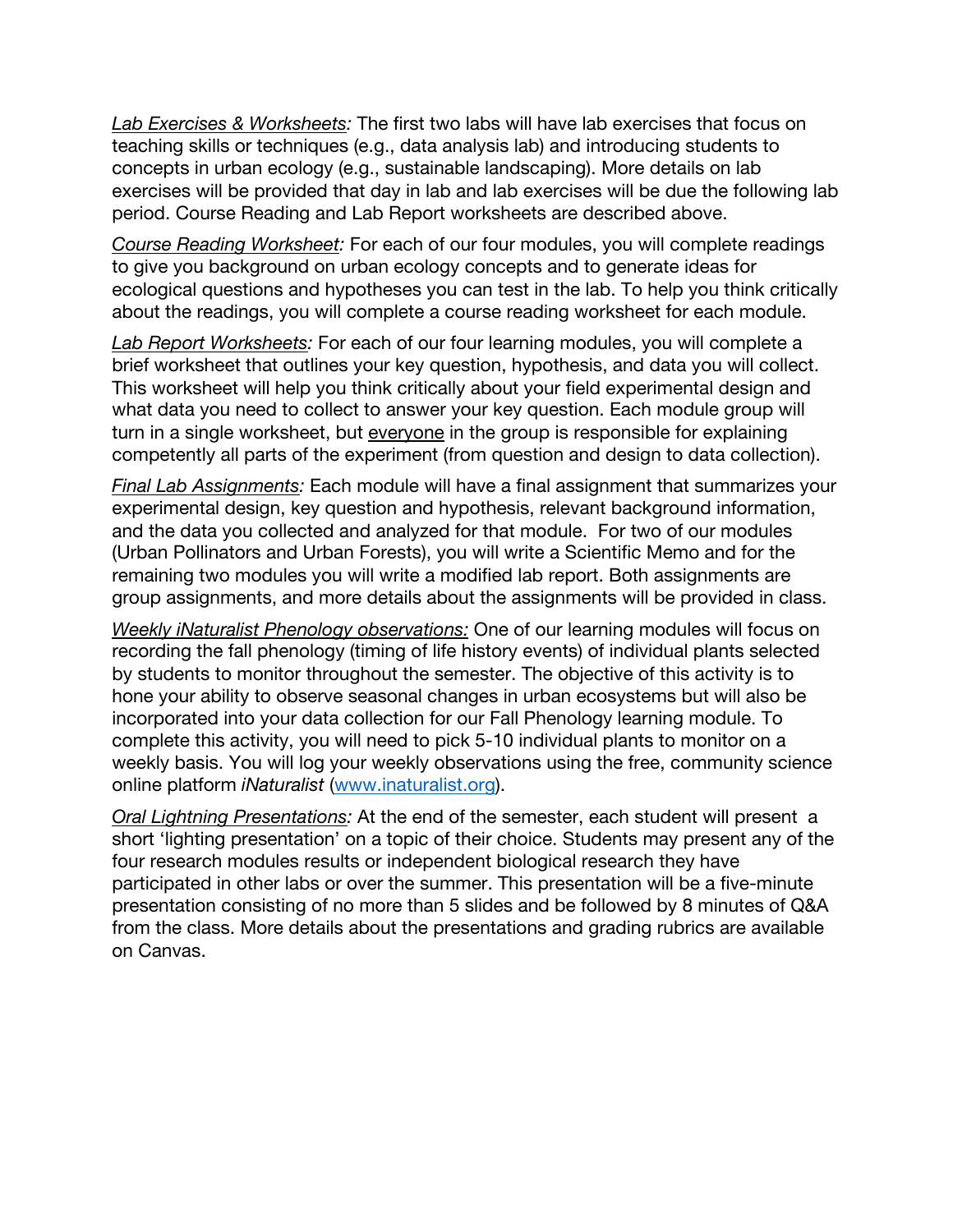# **COURSE SCHEDULE**

| <b>Week</b>    | <b>Topic</b>                     | <b>Meeting Location</b>                  | <b>Assignments Due</b>                          |
|----------------|----------------------------------|------------------------------------------|-------------------------------------------------|
|                | Introduction to Urban            | Outside Clapp Hall                       | <b>Introductory Readings</b>                    |
| (August 27)    | Ecology                          | (side door entrance                      |                                                 |
|                |                                  | off Fifth Avenue)                        |                                                 |
| $\overline{2}$ | Introduction to Data             | <b>Schenley Plaza</b>                    | 'Exploring Urban                                |
| (September 3)  | Analysis                         | outdoor tables                           | Gradients' Exercise Due.                        |
| 3              | Module 1 (Introduction to        | Phipps Center for                        | Course readings; Course                         |
| (September 10) | Urban Pollinators)               | Sustainable                              | <b>Reading Worksheet</b>                        |
|                |                                  | Landscaping (CSL)                        |                                                 |
| 4              | Module 1 (Research               | Phipps CSL                               | Group Lab Report                                |
| (September 17) | Design & Data Collection         |                                          | Worksheet, Sample Data                          |
|                | - Urban Pollinators)             |                                          | Sheet, Draft Methods.                           |
| 5              | Module 1 (Data                   | Phipps CSL                               |                                                 |
| (September 24) | Collection - Pollinators)        |                                          |                                                 |
| 6              | Module 2 (Urban                  | <b>Entrance to Carnegie</b>              | Course readings &                               |
| (October 1)    | Phenology)                       | Library (off of                          | <b>Course Reading</b>                           |
|                |                                  | <b>Schenley Drive</b>                    | Worksheet; Urban                                |
|                |                                  | Extension)                               | <b>Pollinator Sustainability</b>                |
| $\overline{7}$ |                                  |                                          | Memo Due                                        |
|                | Module 2 (Fall                   | <b>Entrance to Carnegie</b>              | Group Lab Report                                |
| (October 8)    | phenology)                       | Library (off of<br><b>Schenley Drive</b> | Worksheet, Sample Data<br>Sheet, Draft Methods. |
|                |                                  | Extension)                               |                                                 |
| 8              |                                  | <b>FALL BREAK - No CLASS</b>             |                                                 |
| (October 15)   |                                  |                                          |                                                 |
| 9              | Module 3 (Urban Wildlife)        | <b>TBD</b>                               | Course readings &                               |
| (October 22)   |                                  |                                          | <b>Course Reading</b>                           |
|                |                                  |                                          | Worksheet.                                      |
| 10             | <b>Module 3 (Urban Wildlife)</b> | <b>TBD</b>                               | Group Lab Report                                |
| (October 29)   |                                  |                                          | Worksheet, Sample Data                          |
|                |                                  |                                          | Sheet, Draft Methods.                           |
| 11             | <b>Module 3 (Urban Wildlife)</b> | <b>TBD</b>                               |                                                 |
| (November 5)   |                                  |                                          |                                                 |
| 12             | <b>Module 4 (Urban Forests)</b>  | Cathedral Lawn                           | Urban Wildlife Modified                         |
| (November 19)  |                                  |                                          | Lab Report Worksheet                            |
|                |                                  |                                          | Due; Course readings &                          |
|                |                                  |                                          | <b>Course Reading</b>                           |
|                |                                  |                                          | Worksheet.                                      |
| 13             | NO CLASS - Happy Thanksgiving!   |                                          |                                                 |
| (November 26)  |                                  |                                          |                                                 |
| 14             | <b>Module 4 (Urban Forests)</b>  | <b>TBD</b>                               | Group Lab Report                                |
| (December 3)   |                                  |                                          | Worksheet, Sample Data                          |
|                |                                  |                                          | Sheet, Draft Methods.                           |
| 15             | <b>Final Lab Presentations</b>   | <b>TBD</b>                               | Phenology Modified Lab                          |
| (December 10)  |                                  |                                          | Report Due; Urban                               |
|                |                                  |                                          | Forests Scientific Memo;                        |
|                |                                  |                                          | <b>Final Presentations</b>                      |